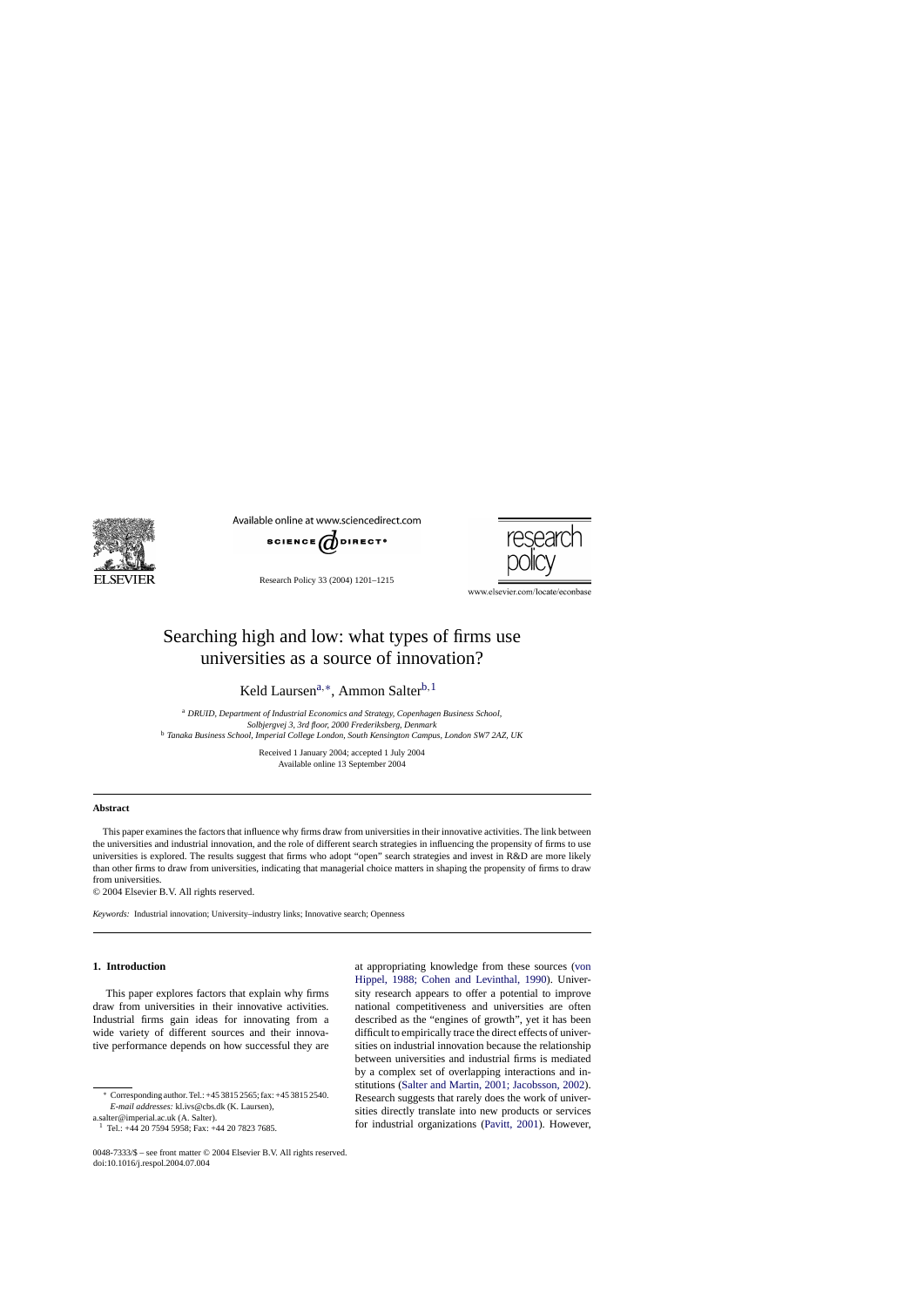in some industrial sectors, the relationship between universities and industrial innovation appears to be a tight one, such as in biotechnology, while in others such as textiles it appears to be distant and weak [\(Klevorick](#page-13-0) [et al., 1995\).](#page-13-0) In order to investigate the link between universities and industrial innovation, we build upon a number of studies exploring the factors that shape the propensity of firms to draw from universities in their innovative activities (for instance, [Spencer, 2001;](#page-14-0) [Cohen et al., 2002\)](#page-13-0). We extend these approaches by integrating two district research programs – one focusing on university–industry links and another focusing on search strategy. In doing so, we attempt to integrate the study of university–industry links into a framework of analysis that focuses on the role of innovative search in shaping innovative activities of industrial firms.

We examine the relationship between universities and innovation using a sample of 2655 manufacturing firms drawn from the UK Innovation Survey. Given that our dependent variable is discrete and inherently ordered, we apply an ordered logit model as the means of estimation. The dependent variable measures the degree to which firms draw from knowledge generated at universities in their innovative activities. First, we examine the role of search strategies in drawing on such knowledge. Second, we explore the effect of "structural" variables, such as R&D expenditures, age and firm size on the propensity of firms to draw knowledge from universities.

The analysis shows that firms which use many other external sources of knowledge (sources such as competitors, suppliers and customers, private research institutes, fairs and trade associations, etc.) also tend to use university research more intensively. This finding suggests that firms with a more "open" search strategy will tend to draw from university research more intensively. In addition, we find that R&D expenditures and firm size are associated with the use of universities.

The remainder of the paper is organized into five sections. Section 2 focuses on theoretical and empirical background and examines debates about the role of universities in the innovation process. [Section 3](#page-4-0) describes the method and data used in the analysis. [Section 4](#page-5-0) gives descriptive results, while [Section 5](#page-7-0) contains an econometric analysis. [Section 6](#page-10-0) contains a discussion and a conclusion.

#### **2. Theoretical and empirical background**

## *2.1. University–industry interactions*

Many governments across the OECD have launched major new initiatives to "embrace the cause of technological commercialization" and to this end, they have supported increased interaction between universities and industry ([Cohen et al., 2002](#page-13-0)). These initiatives are often premised on the expectation that university–industry interaction can increase the rate of innovation in the economy ([Spencer, 2001\)](#page-14-0). Although the traditional linear model of technology transfer, involving the movement of ideas from universities to the market, has been superseded by a number of rich, interactive models, policy-makers across the OECD have clung to the hope of opening up a pipeline from university research to industrial practice [\(OECD,](#page-14-0) [2002\).](#page-14-0) For example, the UK government has supported a wide range of new programs designed to expand the commercial activities of universities ([DTI, 2003b\).](#page-13-0) Other OECD countries have adopted similar policy models, funding the development of "third stream" activities in universities (with research and teaching being the first and second stream, respectively) [\(OECD,](#page-14-0) [2000\).](#page-14-0)

Government interest in university–industry links has been complemented by a vast program of economic research [\(Jaffe, 1989; Mansfield, 1991; Stephan,](#page-13-0) [1996; Hicks and Katz, 1997; Narin et al., 1997;](#page-13-0) [Cockburn and Henderson, 1998; Henderson et al.,](#page-13-0) [1998; Mansfield, 1998; Meyer-Krahmer and Schmoch,](#page-13-0) [1998; Zucker et al., 1998; Hicks et al., 2001; Mowery](#page-13-0) [et al., 2001; Spencer, 2001; Agrawal and Henderson,](#page-13-0) [2002\).](#page-13-0) Although extremely valuable, these studies of university linkages are hindered by a focus on a limited number of technological environments. For example, the vast majority of patent citations to academic research are located in health-related areas, such as the life-sciences, and patents only account for a small share of university–industry interaction ([Hicks et al., 2001](#page-13-0)). Therefore, in order to understand differences between sectoral contexts, it is necessary to conduct large-scale cross-industry studies of university–industry links. Such studies provide the opportunity to examine what factors influence the propensity of firms to draw from public research [\(Klevorick](#page-13-0) [et al., 1995\).](#page-13-0)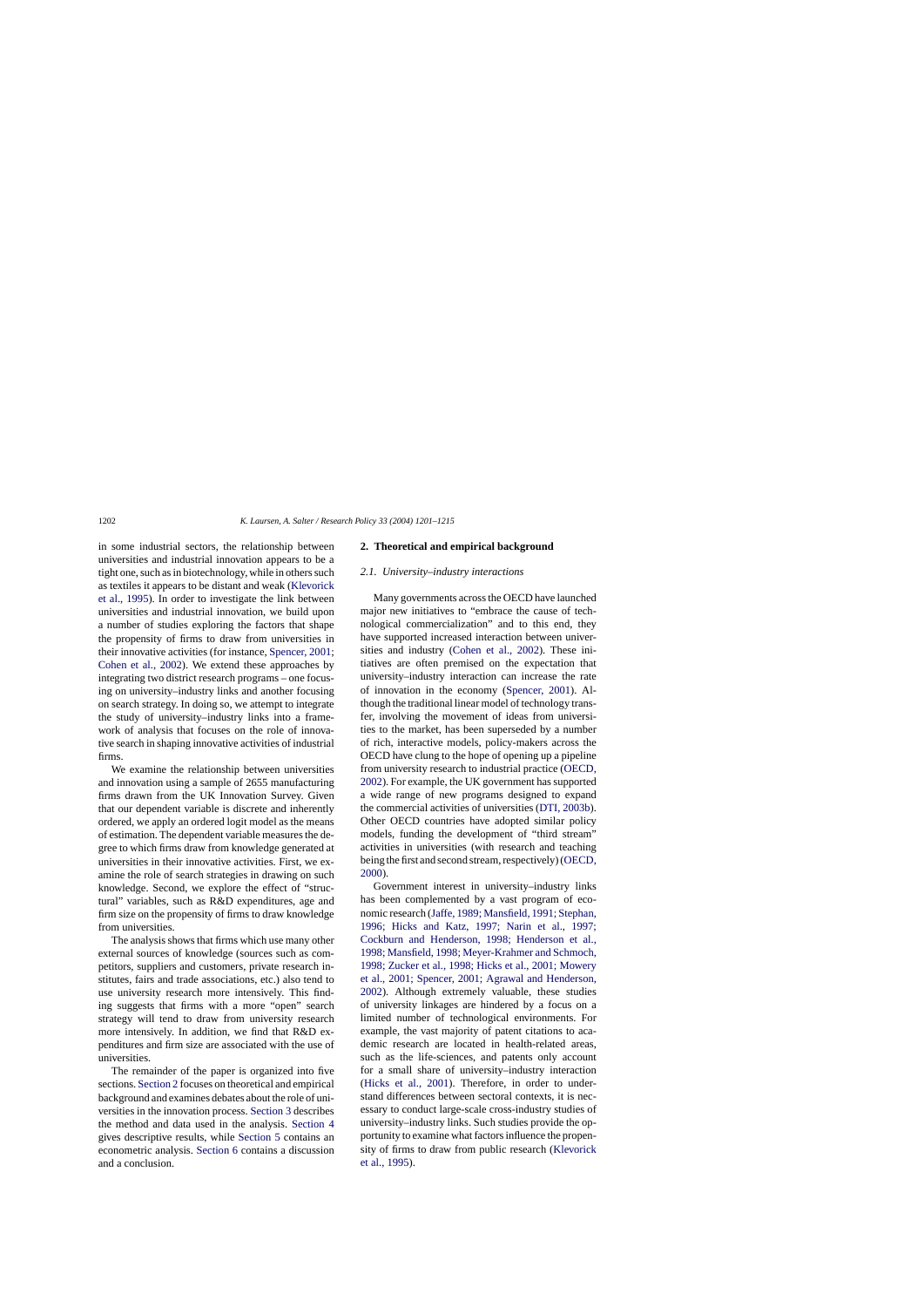The recent paper by [Cohen et al. \(2002\)](#page-13-0) attempts to provide a cross-industry analysis of university– industry interaction. It takes up the challenge of exploring the factors that influence the propensity of firms to draw from universities. The [Cohen et al.](#page-13-0) study demonstrates the variety of mechanisms used by firms to access and interact with the university system. The study indicates that public research is used not just to help generate new ideas, but also to help in completing existing R&D projects. However, the analysis contained in the [Cohen et al. \(2002\)](#page-13-0) study is circumspect in several important areas. The sample is drawn from firms with industrial R&D facilities and is therefore heavily biased towards large-scale, technologically-intensive firms, despite the inclusion of a limited number of start-ups (22). Moreover, while the study contains a statistical test of the factors that influence the propensity of firms to draw upon public research, it examines two key explanatory variables only: firm size and whether or not the firm is a start-up.

[Cohen et al](#page-13-0). and other attempts to examine university–industry linkages have also tended to focus on the role of "structural factors", such as size, industrial context and R&D expenditures in shaping the use of universities by industrial firms. Most of this research is conducted by economists and in their models, they provide little scope for managerial choice and for firm strategy. By setting aside a description of how managers search for new ideas for innovation, the "structural" approach can lead to under-emphasis of the choices firms make in how best to organize their innovative activities. In this respect, the "structural" perspective appears incomplete and partial.

#### *2.2. Innovative search*

Alongside the research program on university– industry links, there is a second research program, led by researchers operating in the management tradition, focusing on innovative search. The research focuses on the nature of innovative search and its role in shaping organizational learning, investigating how firms organize and manage their search processes. Search processes include the search for new product ideas, new forms of organization and/or solutions to existing problems ([Stuart and Podolny, 1996; Koput, 1997; Katila,](#page-14-0) [2002; Katila and Ahuja, 2002; Mahdi, 2003](#page-14-0)). These

search processes can be seen as a dynamic capability that allows firms to sustain their competitive advantage over time ([Eisenhardt and Martin, 2000\).](#page-13-0) Within these search processes, firms need to find an appropriate balance between knowledge exploration and exploitation, shifting resources between search and implementation in order to achieve and sustain successful product development [\(March, 1991\).](#page-13-0)

At the center of the search strategy research program is an investigation of changes in the way in which private organizations have reorganized, outsourced and shifted their knowledge creation and capture activities, including R&D, into alliances that span across a wide range of different organizations. [Chesborough](#page-13-0) [\(2003\)r](#page-13-0)efers to this process as the shift from "closed" to "open" innovation. In part, these new models of "open" innovation seem to provide industrial firms with the opportunity to draw in expertise and experience from outside the organization ([Valentin and Jensen, 2002;](#page-14-0) [Christensen and Maskell, 2003](#page-14-0)). In theory, a wider and more diverse search strategy is seen to be able to create more opportunities to access and integrate highly specific knowledge sets [\(Nelson and Winter,](#page-13-0) [1982; Teece, 1986; March, 1991; Helfat, 1994; Katila,](#page-13-0) [2002\).](#page-13-0)

The search strategy of a firm can be defined as "the problem-solving activities that involve the creation and re-combination of technological ideas" ([Katila](#page-13-0) [and Ahuja, 2002:](#page-13-0) 1184). Both the degree of scope (the degree to which it entails the exploration of new knowledge) and depth (the degree to which existing knowledge is reused or exploited) of search processes can play an important role in shaping success in product innovation ([Katila and Ahuja, 2002\)](#page-13-0). Exploring both the depth and scope of an external search strategy can provide a mechanism for assessing the openness of a firm's search activities, i.e. the degree to which the firm seeks to draw in new knowledge and to reuse existing knowledge from external sources. It suggests that different strategies for search can yield different innovative performance outcomes.

The literature on search strategy is, however, largely based on single sector studies and patent analyses. Although some studies introduce a number of structural variables to control for size and R&D expenditures, much of the research in the search strategy tradition relies on small samples of particular industries. Since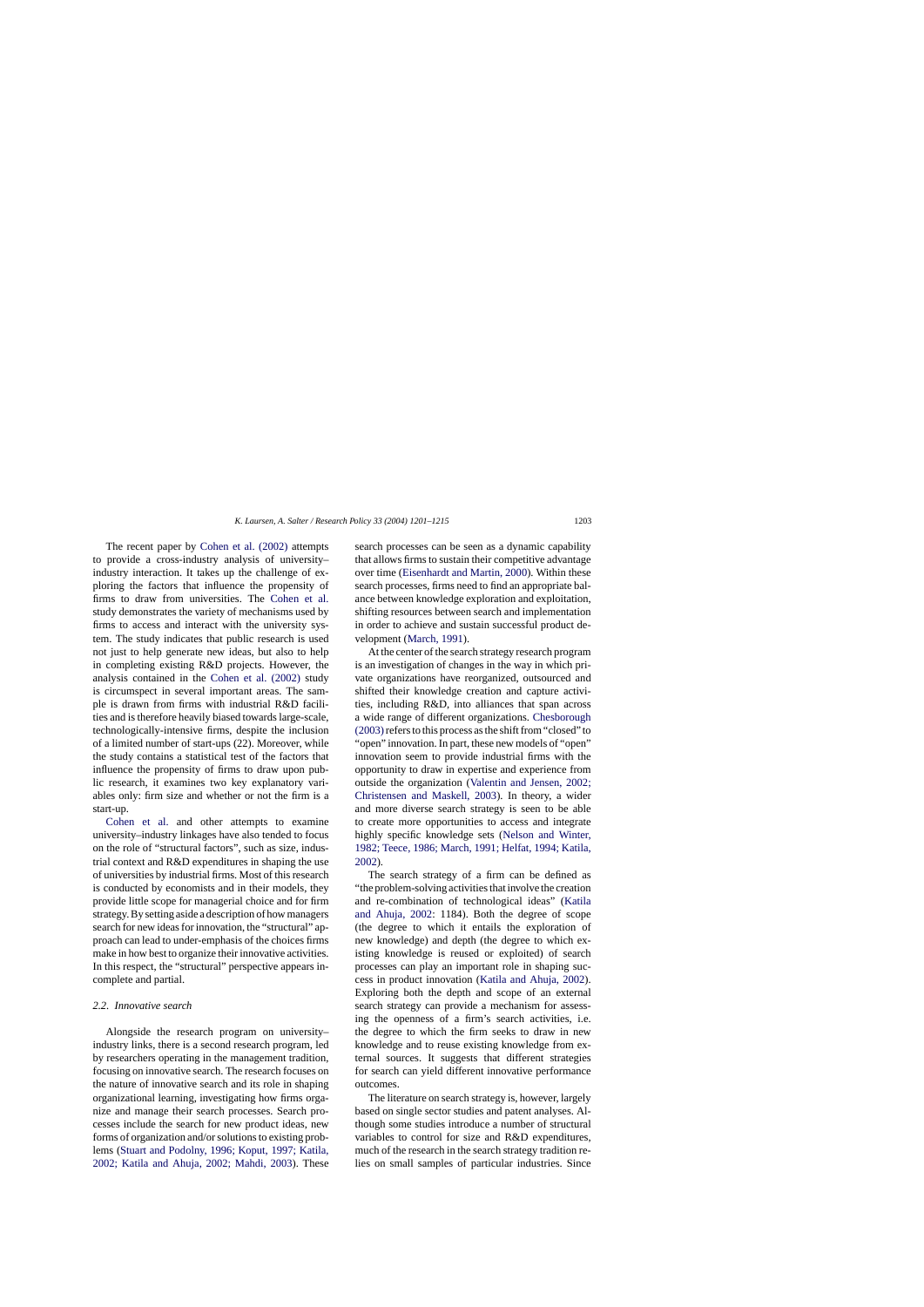most of the research is based on patent analysis, it provides limited perspective on industrial innovation. Patents vary in economic importance across different sectors and many patents do not lead to commercially successful products ([Levin et al., 1987\).](#page-13-0) Accordingly, there is a need to extend the search strategy approach to account for a wider number of industrial contexts and to cut across a range of different issues, such as university–industry links, to determine the saliency of this perspective for understanding a range of different economic phenomena.

#### *2.3. Hypotheses from the literature*

As yet, few attempts have been made to theoretically and empirically link a firm's search strategy to its use of universities in its innovative activities. In order to integrate these two approaches described above, it is necessary to treat the use of universities as part of a firm's overall strategy for searching for new knowledge as well as investigating the effect of structural variables on the propensity of firms to use universities in their innovative activities.

Outside the structural variables previously used in the literature as possible factors influencing the propensity of a firm to draw from universities, there is a more general question about whether different search strategies shape the propensity to use universities. A variety of studies have found that search strategies play an important role in shaping innovative performance ([Katila and Ahuja, 2002\).](#page-13-0) As suggested earlier in this section, exploring the search strategies of firms can provide a mechanism for assessing the openness of a firm's search activities, i.e. the degree to which the firm seeks to draw in new knowledge and to re-use existing knowledge from external sources. In order to examine this question, we develop a proxy variable for "openness" of a firm's innovation search strategy. The variable is based on the number of different sources of external knowledge that each firm draws upon in its innovative activities. The assumption is that the higher the number of external knowledge sources that a firm draws upon in its innovation activities; the more "open" its search strategy will be. This variable introduces a degree of managerial choice into the debate about university–industry links. The hypothesis can be stated as:

**Hypothesis 1.** Firms who choose "open" search strategies are more likely to draw from universities in their innovative activities.

As pointed out previously, several structural variables have been identified in the literature as being important in explaining the use of university knowledge. The first structural variable relates to R&D expenditures. Previous research has found that the level of a firm's scientific and technological capability is directly related to its use of public research ([Cohen and](#page-13-0) [Levinthal, 1989\).](#page-13-0) Investments in R&D provide the firm with the capability both to develop new products and processes, and to absorb knowledge developed outside of the firm ([Cohen and Levinthal, 1990\)](#page-13-0). A common indicator of scientific and technological capability is R&D expenditure. Therefore, it can be expected that the level of R&D intensity of the individual firm will strongly influence the likelihood that it will draw from universities [\(Mohnen and Hoareau, 2003\).](#page-13-0) Hence, hypothesis can be stated as:

**Hypothesis 2.** The higher the level of R&D intensity of the individual firm, the more likely it will be that the firm will draw from universities.

An additional structural variable is related to the age of the firm. Start-ups are often viewed as a key vehicle for transferring university research into commercial innovation, especially in science-based sectors, such as biotechnology and software. By creating new knowledge and training problem solvers, universities support the formation of start-ups. In fact, numerous government policies and universities have sought to use support start-up activity by supplying "seed corn" funding or incubator sites. Yet, few studies investigate the link between firm age and the use of universities in the innovative activities of manufacturing firms. Existing research suggests that start-ups are more likely to draw from universities ([Cohen et al., 2002\).](#page-13-0) Yet much of this evidence is based on small samples of start-ups and focused on the experiences of particular spin-offs from a few leading US universities and from a small number of science-based sectors, such as biotechnology [\(Shane,](#page-14-0) [2002; Di Gregorio and Shane, 2003; Nerkar and Shane,](#page-14-0) [2003\).](#page-14-0) With our database, we are able to expand previous treatments of this question. Since most start-ups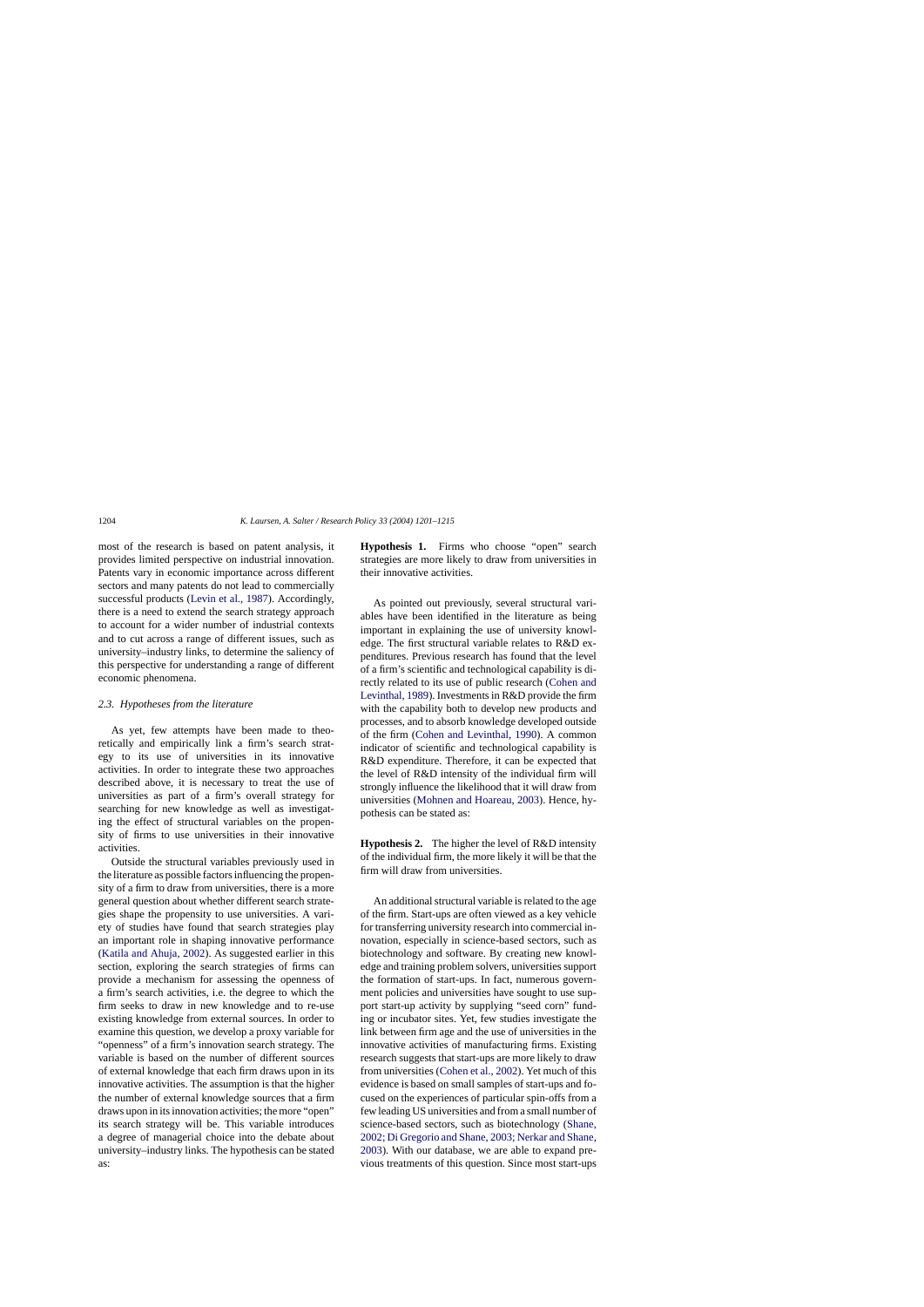<span id="page-4-0"></span>tend to be small (and therefore are unlikely to use universities as suggested by H4 below), we would expect that only science-based start-ups and those who spend resources on R&D are likely to use universities. The hypothesis can be stated as:

**Hypothesis 3.** The propensity of a firm to draw from universities will be influenced by the age of the firm, with young research-active organizations drawing more heavily from university research.

The final structural variable under consideration in this paper relates to the role of size in shaping the propensity of firms to draw from universities. In almost all studies of university–industry links, researchers have examined the impact of firm size on university–industry linkages ([Link and Rees, 1990](#page-13-0); [Schartinger et al., 2001; Cohen et al., 2002; Mohnen](#page-14-0) [and Hoareau, 2003; Arundel and Geuna, 2004](#page-14-0)). The argument contained in previous research is that larger firms are more likely to have the capability to exploit external knowledge sources and to manage interactions with universities.<sup>1</sup> This is because large firms are able to dedicate greater resources and time to building links with universities than small firms who may operate in a more resource-constrained environment. Large firms also are also more likely to employ staff with a professional training in science and engineering. With such a professional background, these employees are able to draw from their relationships with universities to support the work of the organization. Therefore, and consistent with previous research, the hypothesis can be stated as:

**Hypothesis 4.** The capability of firms to draw from university research increases with the size of the organization.

#### **3. Data and methods**

The data for the analysis is drawn from the UK innovation survey. The survey was implemented in 2001 and is based on the core Eurostat Community Innovation Survey (CIS) of innovation ([Stockdale, 2002; DTI,](#page-14-0) [2003a\).](#page-14-0) The method and types of questions used in innovation surveys are described in the Organization for Economic Co-operation and Development's (OECD) Olso Manual ([OECD, 1997\).](#page-13-0) CIS data is increasingly being used as a key data source in the study of innovation at the firm level in Europe, Canada and Australia (for a recent contribution using CIS data, see [Mairesse](#page-13-0) [and Mohnen, 2002\).](#page-13-0) Within Europe, CIS surveys are normally conducted every four years. CIS surveys of innovation are often described as "subject-oriented" because they ask individual firms directly whether they are able to produce an innovation. They are widely piloted and tested before implementation and, since it was first used in the early 1990s, the questionnaire has been continuously revised. The CIS questionnaire itself draws from previous generations of research on innovation, including the Yale survey and the SPRU innovation database [\(Klevorick et al., 1995\).](#page-13-0) The CIS questionnaire asks firms to indicate what sources of information and knowledge they draw upon in their innovative activities. It lists 18 different sources of information and knowledge for innovation, including suppliers, customers and universities. Although imperfect, CIS data does provide a useful complement to the traditional measures of innovation, such as patent statistics [\(Kaiser, 2002; Mairesse and Mohnen, 2002\).](#page-13-0)

The UK innovation survey is 12 pages long and includes a page of definitions. The sample of respondents was created by Office of National Statistics (ONS). It was sent to the firm's official representative for filling in information on the firm's activities, such as surveys for calculating the UK Gross Domestic Product and R&D expenditures. On the survey, respondents were instructed to forward the survey to the department of the firm best able to respond to the different questions. The implementation of the survey was administered by the ONS and to guide respondents a help service was provided ([Stockdale, 2002\).](#page-14-0)

The survey was sent to 13,315 business units in the UK in April 2001 and a supplementary sample of 6287 were posted the survey in November 2001. It received a response rate of 41.7% ([Stockdale, 2002\).](#page-14-0) The second mail out was designed to top-up the number of regional responses to the survey. The responses were voluntary and respondents were promised confidentiality and that the survey would be used to shape government policy.

<sup>1</sup> However, [Acs et al. \(1994\)](#page-13-0) find that while large firms' innovative activities are more responsive to industry R&D as compared to small firms, small firms' innovative activities are more responsive to university research as compared to the case of large firms.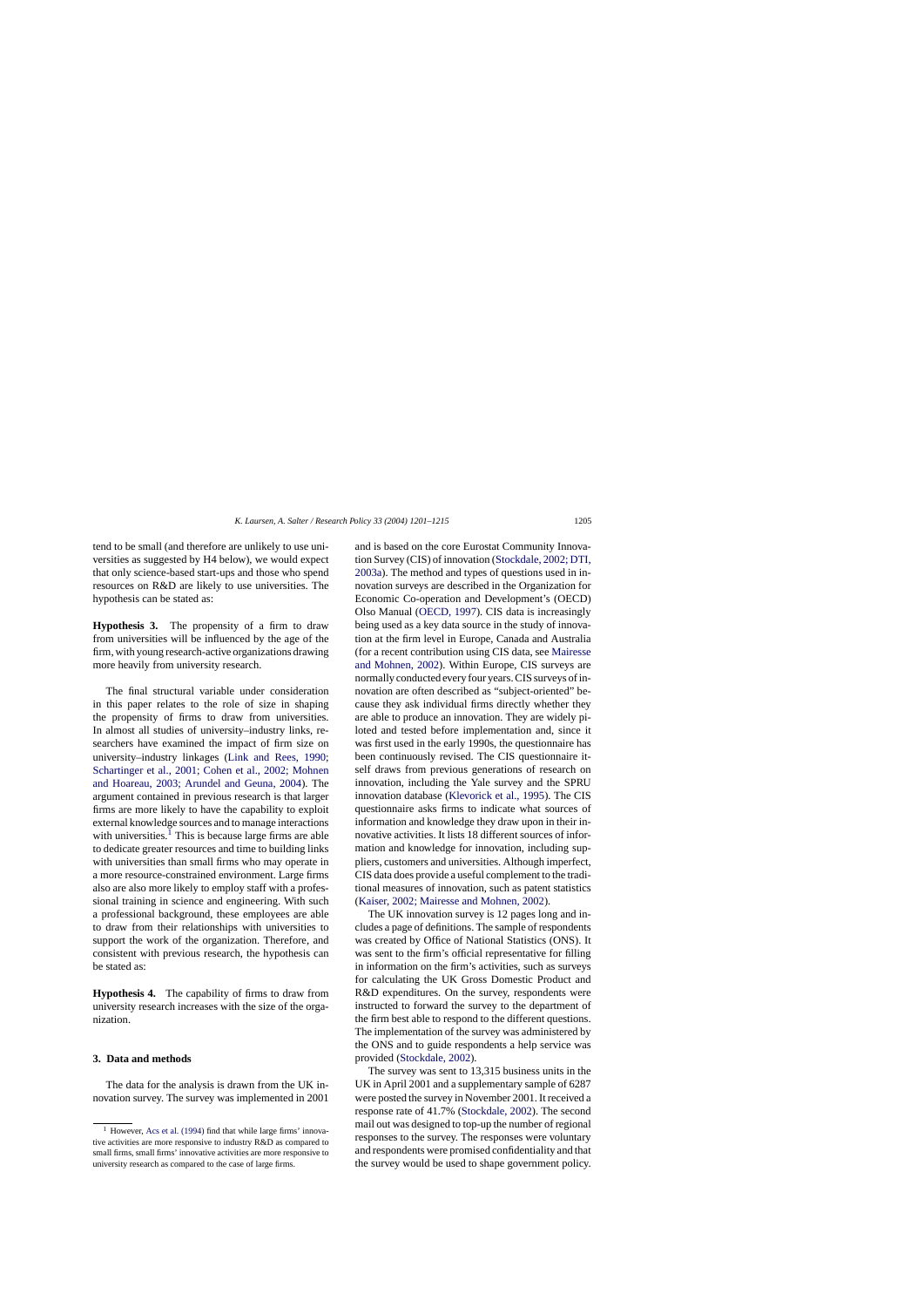<span id="page-5-0"></span>The sample was stratified by twelve Standard Industrial Classification classes and includes all main sectors of the UK economy, excluding public bodies, retail, and hotels and restaurants. The sample was also stratified by region and by size to reflect the total demographic characteristics of the UK economy. The response rates for different sectors, regions and sizes of firms were largely consistent with the overall response pattern ([Stockdale,](#page-14-0) [2002\).](#page-14-0)

## **4. Descriptive results**

We begin by exploring the information and knowledge sources for innovation in the UK, focusing on industry-university relations. The question we focus upon is how important are universities as a source of information and knowledge in comparison to other possible sources of innovation. Table 1 lists 17 sources listed in the UK innovation survey. Each firm is asked to indicate on a 0–1–2–3 scale the degree of importance for each source of knowledge or information for their innovative activities. On the survey, the sources are grouped together under six different headings (internal, market, institutional, other and specialized). Table 1 presents the results for the entire range of sources for UK manufacturing firms. Overall, the results indicate that sources within the enterprise are the most important for innovation. The second most important source is suppliers of equipment, materials and components, followed closely by clients and customers. Alongside customers and suppliers, a range of standards, such as health and safety standards, are among key sources of innovation. As might be expected (see [von Hippel,](#page-14-0) [1988\),](#page-14-0) the results indicate that UK firms' innovation activities are strongly determined by relations between themselves and their suppliers and customers as well as the way they go about organizing their internal activities to support innovation.

The number of firms who draw from universities in their innovative activities is, however, modest and well below the scores for "market-related" and "specialized" sources. Only 27% of UK firms indicate that they draw from UK universities and fewer than 2% indicate that the knowledge they draw from universities is highly important. The relatively low scores for universities suggest that university–industry relations are a concern of a minority of UK firms only. The results are consistent with the results the previous Community Innovation Surveys in Europe conducted in 1996 ([OECD, 1999\).](#page-13-0) Although, there is some degree of national variation in these cross-country comparisons, the

Table 1

Sources of information and knowledge for innovation activities in UK manufacturing firms, year 2000 (*n* = 2655)

| Type          | Knowledge source                                            | Not used $(\% )$ | Low $(\%)$ | Medium $(\%)$ | High $(\%)$ |
|---------------|-------------------------------------------------------------|------------------|------------|---------------|-------------|
| Internal      | Within the enterprise                                       | 32               | 14         | 27            | 28          |
| Market        | Suppliers of equipment, materials, components or software   | 32               | 20         | 32            | 16          |
|               | Clients or customers                                        | 34               | 22         | 28            | 16          |
|               | Competitors                                                 | 46               | 27         | 20            | 6           |
|               | Consultants                                                 | 62               | 22         | 13            | 3           |
|               | Commercial laboratories/R&D enterprises                     | 73               | 18         |               | 2           |
| Institutional | Universities or other higher education institutes           | 73               | 17         | 9             | 2           |
|               | Government research organizations                           | 82               | 14         | 4             | 0           |
|               | Other public sector e.g. Business links, Government Offices | 76               | 16         | 6             |             |
|               | Private research institutes                                 | 82               | 14         | 4             |             |
| Other         | Professional conferences, meetings                          | 58               | 27         | 12            |             |
|               | Trade associations                                          | 52               | 28         | 17            | 3           |
|               | Technical/trade press, computer databases                   | 47               | 27         | 22            |             |
|               | Fairs, exhibitions                                          | 42               | 29         | 23            |             |
| Specialized   | <b>Technical standards</b>                                  | 43               | 23         | 23            | 11          |
|               | Health and safety standards and regulations                 | 37               | 24         | 27            | 12          |
|               | Environmental standards and regulations                     | 40               | 26         | 24            | 10          |
| Average       |                                                             | 54               | 22         | 18            |             |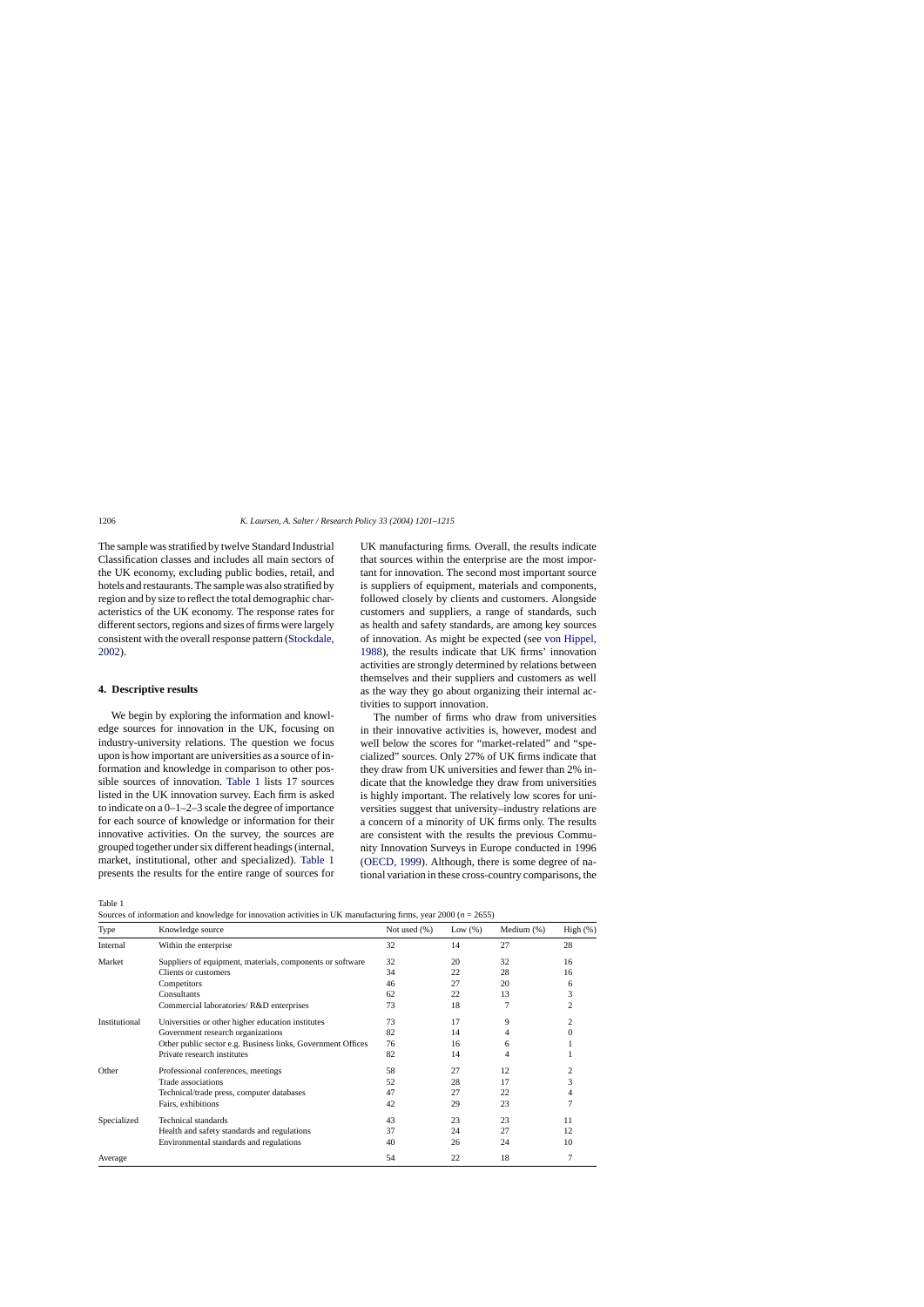<span id="page-6-0"></span>pattern is fairly consistent across EU countries. Both our data and past results, therefore suggest that universities rarely act as direct source of information or knowledge for the innovation activities of European firms. These results may indicate some support for the [Owen-Smith et al.](#page-14-0) view that the scale of industryuniversity relations in Europe may lag behind the US, yet differences in the data on university–industry interaction between Europe and the US make comparisons extremely difficult ([Owen-Smith et al.](#page-14-0), [2002\).](#page-14-0)

Overall, the results from the UK Innovation Survey strongly contrast with the results of the [Cohen et al.](#page-13-0) [\(2002\)](#page-13-0) study. In their study, close to 60% of industrial R&D labs indicate that they either draw research findings, prototypes, and instruments and techniques from university research. Drawing on these results, they suggest that "university is critical to industrial R&D in a small number of industries and importantly affects industrial R&D across much of the manufacturing sector". Nevertheless, the analysis of the UK innovation survey suggests that among a larger and more diverse sample of firms (i.e. those with and without R&D labs), the salience of universities and public research as a direct source of innovation for industrial firms appears to be limited. However, a methodological caveat should be added here, since some of the differences between [Cohen et al.](#page-13-0) and our study may be a result of the application of alternative methods, such as when firms receive a survey focused on university–industry links it may yield more evidence of links than a survey focused on more general issues relating to innovation. Our finding does not imply that the contribution of European universities to industrial firms is low or unimportant. There are many channels of exchange between university research and industrial firms, including the movement of skilled problem solvers trained at universities to industry, and it may be that the patterns of interaction between universities and industrial firms in Europe are more complex, subtle and indirect that those found in the US.

In Table 2, we explore inter-industry variation in the importance of universities to innovation. The results are organized in 13 industrial sectors, spanning the entire UK manufacturing sector. For each industry, we report the percentage of firms indicating the degree that firms draw from universities in their innovation activities. The results confirm the findings of [Klevorick](#page-13-0) [et al. \(1995\), i](#page-13-0)ndicating that there is considerable interindustry variation in the propensity of firms to draw from universities. In the sample, chemical industries draw most heavily on universities in their innovative activities, with over 49% of firms indicating that they draw from universities. In the machinery and electrical/electronic products sectors, around 40% of firms draw from universities, whilst the sector reporting the lowest share of firms drawing from universities is paper and printing.

Table 2

How important do firms (within 13 manufacturing industries) indicate universities or other higher education institutes to be as an information and knowledge source for technological innovation during the period 1998–2000?

|                         | No use $(\%)$ | Low use $(\%)$ | Medium use $(\%)$ | High use $(\%)$ | Row $(\%)$ | No. of firms |
|-------------------------|---------------|----------------|-------------------|-----------------|------------|--------------|
| Food, drink and tobacco | 78.5          | 16.3           | 4.8               | 0.5             | 7.9        | 209          |
| Textiles                | 75.7          | 19.1           | 5.3               | 0.0             | 5.7        | 152          |
| Wood                    | 82.6          | 11.0           | 5.8               | 0.7             | 5.8        | 155          |
| Paper and printing      | 87.5          | 7.5            | 3.3               | 1.7             | 9.0        | 240          |
| Chemicals               | 50.5          | 27.9           | 16.2              | 5.4             | 4.2        | 111          |
| Plastics                | 79.6          | 12.1           | 5.3               | 3.0             | 5.0        | 132          |
| Non-metallic minerals   | 71.6          | 17.9           | 10.5              | 0.0             | 2.5        | 67           |
| Basic metals            | 70.9          | 14.6           | 12.7              | 1.8             | 2.1        | 55           |
| Fabric metal products   | 79.7          | 11.2           | 6.6               | 2.5             | 10.8       | 286          |
| Machinery               | 57.4          | 23.0           | 16.8              | 2.9             | 7.9        | 209          |
| Electrical              | 62.4          | 23.4           | 11.9              | 2.3             | 16.4       | 436          |
| Transport               | 67.6          | 19.6           | 11.3              | 1.5             | 10.4       | 275          |
| Other                   | 82.0          | 12.2           | 4.6               | 1.2             | 12.4       | 328          |
| Column $(\%)$           | 73.1          | 16.6           | 8.5               | 1.8             | 100.0      |              |
| No. of firms            | 1940          | 441            | 226               | 48              |            | 2655         |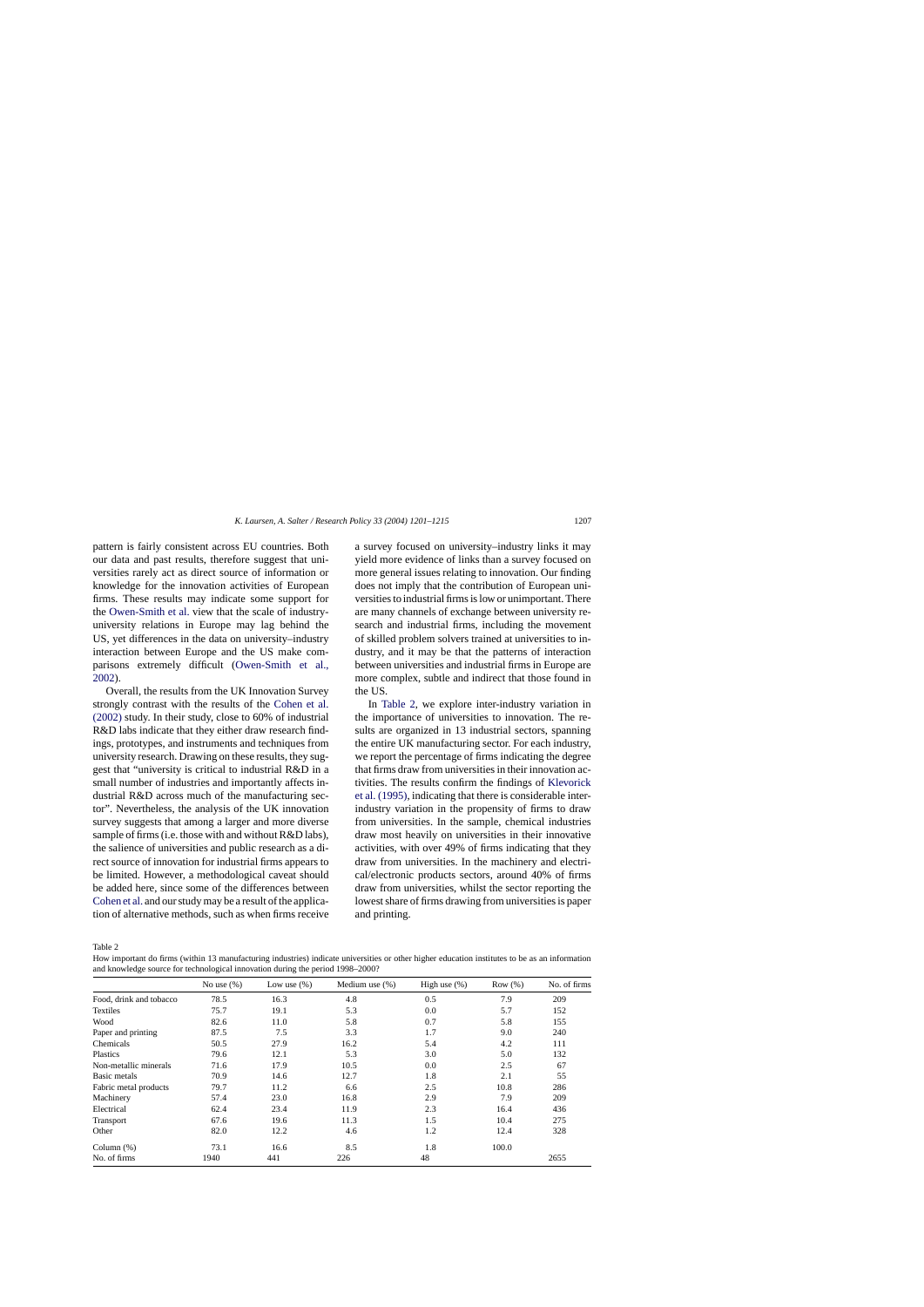The results suggest that firms in sectors characterized by high levels of investment in R&D and other scientific and technological activities have a higher propensity to draw from universities, indicating the average level of absorptive capacity within the sector can influence the propensity of firms to draw from university sources ([Cohen and Levinthal, 1989\).](#page-13-0) The degree of inter-industry variation in the use of universities is, however, relatively modest in comparison to the [Cohen](#page-13-0) [et al. \(2002\)](#page-13-0) study. In the [Cohen et al.](#page-13-0) study, some industries report an extremely high percentage of firms drawing from universities, such as TV/Radio and Glass, whereas others such as Electrical Equipment draw little or no research, prototypes and instruments from public research. However, it must be said that the level of industrial aggregation is greater in our study than in the [Cohen et al.](#page-13-0) study and this might explain some of the differences between the two samples.

#### **5. Econometric analysis**

## *5.1. Measures*

#### *5.1.1. Dependent variable*

Since we are interested in the use of university knowledge by manufacturing firms, our dependent variable is the degree of importance of universities and other research institutions as sources of knowledge or information in innovation activities of firms. If the firm in question replied that it does not use university knowledge as a source, the variable takes the value of 0, if firms responded "low use", the value is 1, if they responded "medium use" the value is 2, and the variable takes the value of 3 if the firms responded "high use". This variable is not a direct measure of interaction and it should be seen as a proxy for the importance of universities to the firm's innovative activities, reflecting the judgment of members of the firm concerning the value of universities to its activities.

## *5.1.2. Independent variables*

We begin by including a variable reflecting firms' search strategies. Despite the fact that search strategy is seen to be important in shaping how firms acquire, absorb and capture knowledge from outside the organization, there is no consensus on how to measure firms' search processes. Several studies have focused on patent citations whereas others focus on direct questions on firm-level surveys. We follow the latter approach, examining the responses of managers to questions about information and knowledge sources for innovation.

Our indicator is new and to our knowledge it has not been used before. The variable attempts to reflect the "openness" of a firm to the external knowledge environment. It is constructed by treating all 15 sources of knowledge or information for innovation listed in [Table 1](#page-5-0) of this paper (that is, excluding "within the firm" and "university knowledge and information") as a pool of sources that firms may or may not draw upon as they innovate. In order to construct the variable, each of the 15 sources are coded as a binary variable, "0" being no use and "1" being use of the given knowledge source. Subsequently, 15 sources are simply added up so that each firm gets a 0 if no knowledge sources are used, while the firm gets the value of 15, if all knowledge sources are used. It is assumed that firms who use higher numbers of sources will be more "open" than firms to who do not. In other words, the variable is a proxy for the openness of a firm's innovative search strategy.

Although the list of sources on the questionnaire is not fully comprehensive, it is extensive and not mutually exclusive. It reflects a wide range of sources of innovation, including suppliers, clients and competitors as well as general institutions operating inside the innovation system, such as regulations and standards. The sources listed in the survey overlap with the resources and institutions that are considered part of the national innovation system ([Lundvall, 1992; Nelson,](#page-13-0) [1993; Spencer, 2001](#page-13-0)). Like previous literature on search strategy, we assume that firms have a degree of choice in how "open" they wish their innovative search processes to be. This assumption is consistent with the literature on innovation search and managerial strategy in that it ascribes an important role to managerial choice in shaping the outlook of the firm to its external environment. Although the introduction of any variable into a well-established area of research is always contentious, the introduction of the "openness" variable does enable researchers to better explore the link between innovative search and university–industry links. The variable itself appears to have a high degree of statistical validity (Cronbach's  $\alpha$ -coefficient = 0.93).

<span id="page-7-0"></span>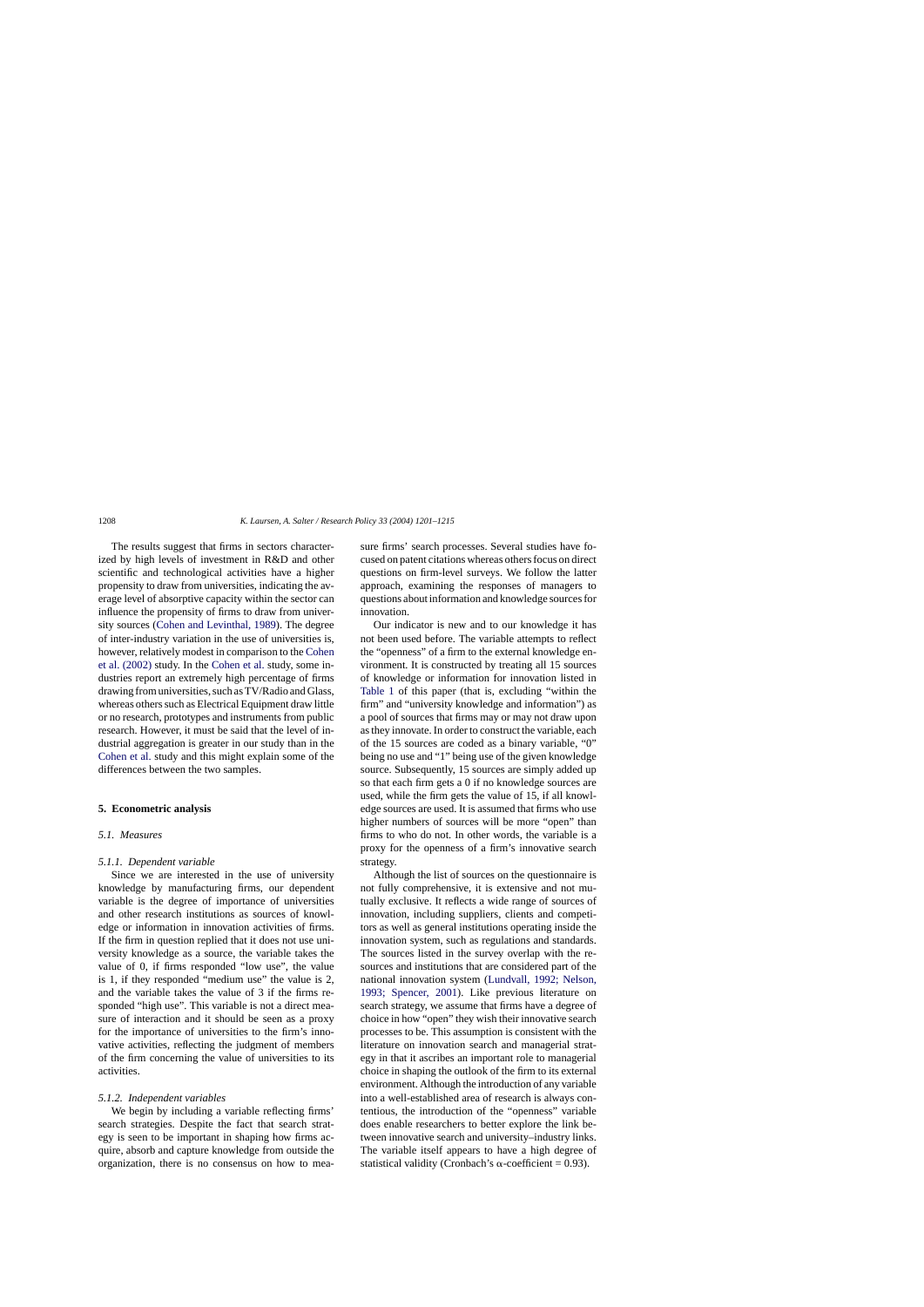| Table 3                               |  |  |
|---------------------------------------|--|--|
| Descriptive statistics ( $n = 2655$ ) |  |  |

|                                | Mean | S.D. | Minimum  | Maximum |                   |           |           | 4                 |            |
|--------------------------------|------|------|----------|---------|-------------------|-----------|-----------|-------------------|------------|
| 1. Use of university knowledge | 0.39 | 0.72 |          | 3.0     |                   |           |           |                   |            |
| 2. Openness                    | 6.93 | 5.02 | $\Omega$ | 15.0    | $0.53***$         |           |           |                   |            |
| 3. R&D intensity               | 0.01 | 0.04 | $\Omega$ | 0.9     | $0.14***$         | $0.09***$ |           |                   |            |
| 4. Long-term R&D               | 0.20 | 0.40 | $\Omega$ | 1.0     | $0.28***$         | $0.31***$ | $0.13***$ |                   |            |
| 5. Start-up                    | 0.06 | 0.24 | $\Omega$ | 1.0     | $-0.04^{\dagger}$ | $-0.03$   | 0.01      | $-0.04^{\dagger}$ |            |
| 6. Log firm size               | 4.14 | 1.42 | $\Omega$ | 8.9     | $0.26***$         | $0.35***$ | $0.07***$ | $0.21***$         | $-0.08***$ |

†*p* < 0.10; <sup>∗</sup>*p* < 0.05; ∗∗*p* < 0.01; ∗∗∗*p* < 0.001.

We apply four structural variables in the study. First, we include a measure of R&D intensity, measured as firm R&D expenditure divided by firm sales. The numerator is taken from the CIS survey, while the denominator firm sales is based on register data, supplied with the survey data by the Office of National Statistics. This variable is similar to the one used by [Mohnen and Hoareau \(2003\).](#page-13-0) Another variable aimed at reflecting more radical R&D activities concerns whether or not the firm in question indicated that they have other innovation activities not directly aimed at imminent new products or processes in terms of basic R&D, technology watch, etc. (longterm R&D). Moreover, like [Cohen et al. \(2002\)](#page-13-0) we include a variable expressing whether or not the firm was a start-up in the period 1998–2000. Finally, we use the number of employees (expressed in logarithms) as the measure of size. This variable is similar to the one used by [Cohen et al. \(2002\)](#page-13-0) and [Mohnen and Hoareau](#page-13-0) [\(2003\).](#page-13-0)

In addition to the five explanatory variables discussed above, we include 13 industry controls to control for different propensities to apply university knowledge and information across industries.

## *5.2. Statistical method and results*

Since the dependent variable is a discrete and inherently ordered multinomial-choice variable (the dependent variable, the use of university knowledge and information takes values from 0 to 3), an ordered logit model is applied as the means of estimation (for an exposition of ordered logit models, see [Greene, 1997:](#page-13-0) 926–931).

Table 3 gives descriptive statistics for our variables. From the table, it can be seen that 6% of the firms in the sample were start-ups over the period 1998–2000.

Moreover, R&D intensity is on average quite low, but varies quite a lot – the standard deviation is four times larger than the mean. It can also be seen that firms use on average about 7 external knowledge sources out of the total of 15.

[Table 4](#page-9-0) contains the results of the estimation, while the Appendix [Table A1](#page-12-0) gives the marginal effects at the mean corresponding to the coefficients from [Table 4.](#page-9-0) The parameter for our firm-strategy variable is positive and strongly significant. In other words, we find a strong effect of the degree of openness in the external knowledge search strategy of firms on the probability of using university knowledge in innovation activities given the fact that the parameter for the openness variable is highly significant, and all the non-zero marginal effects are positive (see the Appendix). It can also be noted that the marginal effect is particularly large in the case of the use of university knowledge  $= 1.2$  In sum, we find very strong support for Hypothesis 1 of this paper ("firms who choose "open" search strategies are more likely to draw from universities in their innovative activities"). This suggests that search strategy plays an important role in shaping the orientation of firms to universities. Firms who are more open in the way they search for new ideas for innovation are more likely to draw from universities. The decision, whether or not to use universities in a firm's innovative activities is not pre-determined by the environment or structure of the firm, but it is partly shaped by that firms' strategy for searching for innovative ideas, indicating that there is a strong degree of managerial choice in the use of universities by industrial firms.

We also conduct a factor analysis of the list of sources, using principal components analysis with

 $2$  This is also the case for the rest of the marginal effects, reported in Appendix [Table A1.](#page-12-0)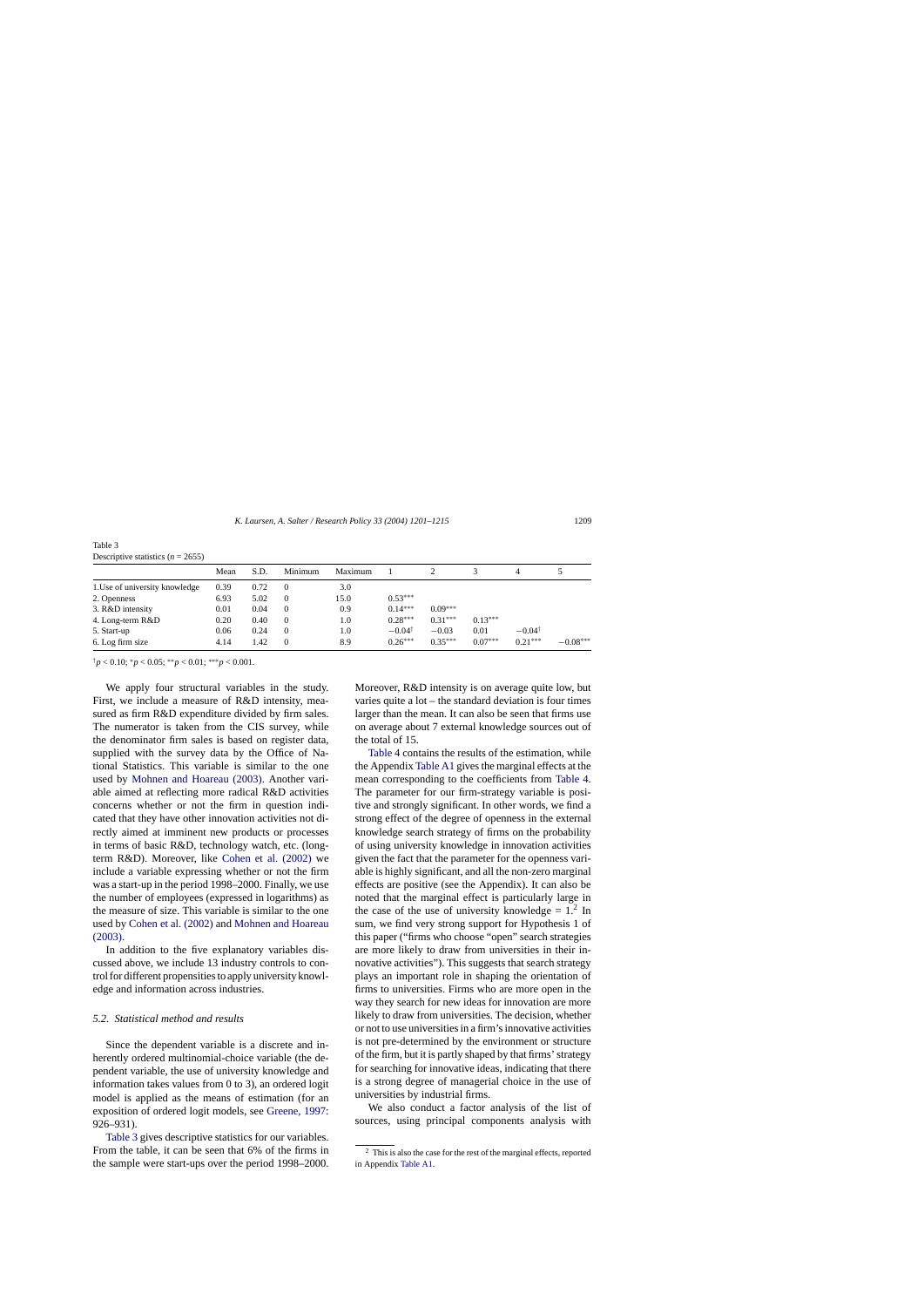| Variable                        | Model $(1)$ |             | Model $(2)$ |             | Model $(3)$ |            |
|---------------------------------|-------------|-------------|-------------|-------------|-------------|------------|
|                                 | Estimate    | t-value     | Estimate    | t-value     | Estimate    | t-value    |
| <b>Openness</b>                 | 0.35        | $22.17***$  | 0.35        | $22.15***$  |             |            |
| Openness factor 1               |             |             |             |             | 0.90        | $10.29***$ |
| Openness factor 2               |             |             |             |             | 1.22        | $21.61***$ |
| R&D intensity                   | 3.63        | $3.46***$   | 3.61        | $3.45***$   | 3.59        | $3.60***$  |
| Long-term R&D                   | 0.48        | $4.05***$   | 0.47        | $3.94***$   | 0.48        | $4.09***$  |
| Start-up                        | $-0.17$     | $-0.65$     | $-0.20$     | $-0.62$     | $-0.20$     | $-0.74$    |
| Start-up $\times$ long-term R&D |             |             | 0.09        | 0.17        |             |            |
| Log firm size                   | 0.15        | $3.51***$   | 0.15        | $3.50***$   | 0.15        | $3.41***$  |
| Intercept                       | $-5.29$     | $-19.46***$ | $-5.28$     | $-19.34***$ | $-2.54$     | $-9.69***$ |
| Industry dummies (12)           |             | Yes         |             | Yes         |             | Yes        |
| Number of observations          |             | 2655        |             | 2655        |             | 2655       |
| Log likelihood                  |             | $-1548.23$  |             | $-1548.21$  |             | $-1506.59$ |
| Restricted log likelihood       |             | $-2149.76$  |             | $-2149.76$  |             | $-2149.76$ |
| Log likelihood test             |             | 1203.07     |             | 1203.10     |             | 1286.34    |
| Pseudo R <sub>2</sub>           |             | 0.28        |             | 0.28        |             | 0.30       |

<span id="page-9-0"></span>Table 4

Ordered logit regression, explaining the use of knowledge created in universities for technological innovation activities, 1998–2000

†*p* < 0.10; <sup>∗</sup>*p* < 0.05; ∗∗*p* < 0.01; ∗∗∗*p* < 0.001.

Varimax rotation. The factor analysis reveals two major factors with Eigenvalues above one that (jointly) explain 62% of the variation in the original 15 sourcevariables. The factor loadings from the factor analysis are reported in Appendix [Table A2.](#page-12-0) We call the first variable the "broad search" factor as it relates closely to 10 of our 15 source-variables – accordingly this factor (openness factor 1) resembles the openness variable the most. We also identify another factor (openness factor 2), which we term the "research assistance" factor, since it is closely related to private and public sourcevariables mainly aimed at directly assisting firms in conducting innovative activities. In order to determine whether the use of the factors alters the results of our study, we introduce the factors into the regression and rerun the analysis using the factors instead of the "openness" variable. The results are shown in model (3), and show that both factors are significant and positive (and the corresponding marginal effects are positive for the use of university knowledge  $= 1,2,3$  in explaining the use of university knowledge, further strengthening the view that firm strategies matter in this context.

As expected, we find R&D intensity significant in explaining the use of university knowledge in innovation activities since the parameter is significant for this variable (and given that the non-zero marginal effects are all positive). It further highlights the importance of the "two faces of R&D" – absorbing knowledge from outside the organization is closely related to the generation of new knowledge within the firm ([Cohen and](#page-13-0) [Levinthal, 1989\)](#page-13-0). In this case and as expected from Hypothesis 2, expenditures on R&D encourage firms to seek knowledge from universities ("the higher the level of R&D intensity of the individual firm, the more likely it will be that the firm will draw from universities").

Our results confirm the importance of controlling for R&D intensity when dealing with the commercial use of university knowledge. It should be noted, however, that R&D expenditure and drawing knowledge from universities are not synonymous. There are many firms in our sample who perform R&D, but do not draw directly from universities in their innovative activities. Of course, these firms may indirectly draw from universities, such as through the employment of trained scientists and engineers. Yet managers in these organizations do not appear to use universities directly in their innovative activities. Moreover, since our measure of R&D is a percentage of sales, it suggests, as might be expected, that the propensity to use universities increases with the degree of sales devoted to R&D. The significant parameter for long-term R&D activities was expected because the variable reflects innovation activities related to basic R&D and the like, activities in which universities are generally believed to play an important role as a source of knowledge.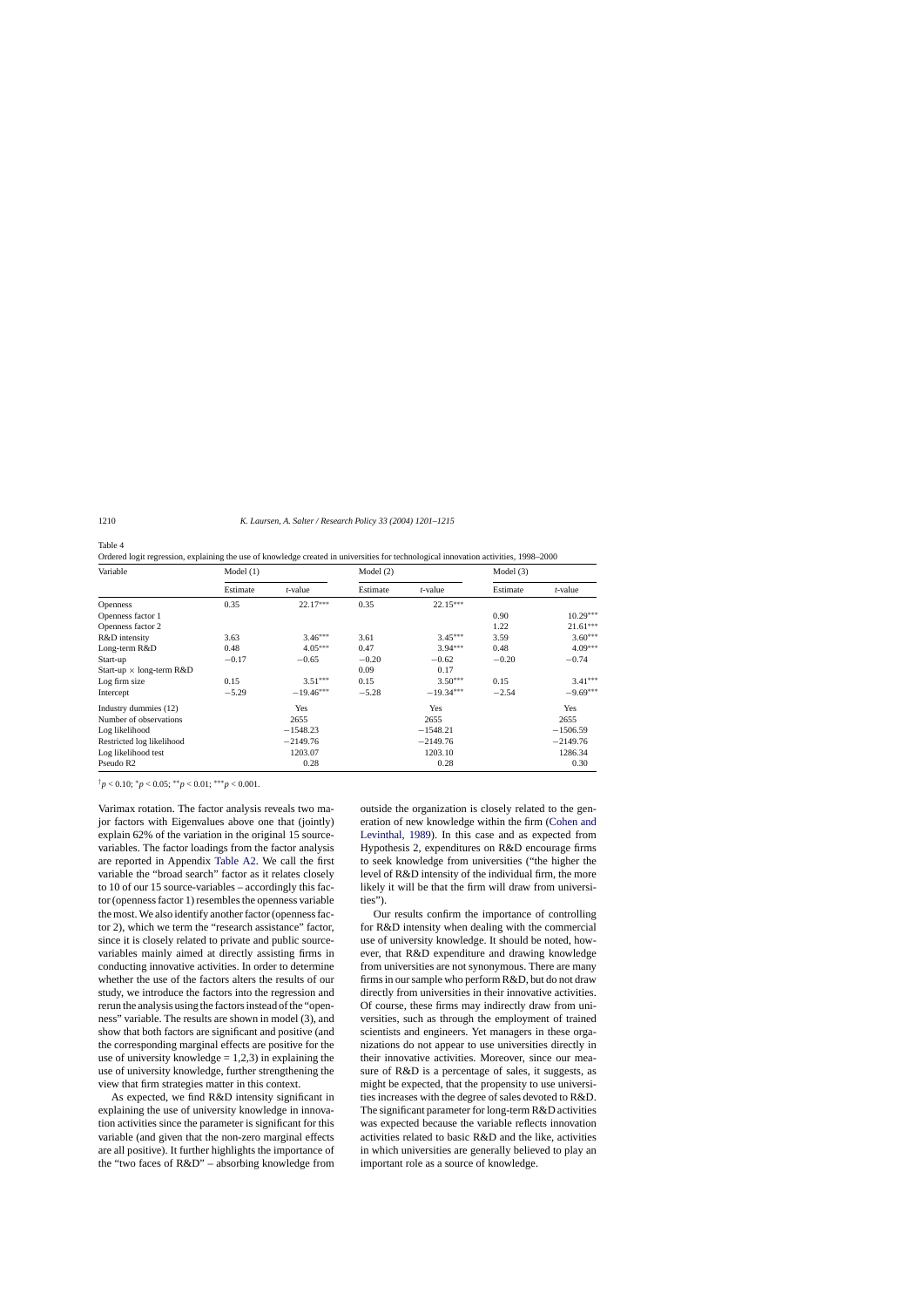<span id="page-10-0"></span>However, we cannot confirm the finding of [Cohen](#page-13-0) [et al.,](#page-13-0) showing that being a start-up raises the probability of using university knowledge, since we find an insignificant parameter for the start-up variable, and moreover, the parameter has the wrong sign. Since university knowledge may be of central importance in high-research intensive firms only, as suggested in Hypothesis 3, we interacted the start-up variable with the long-tern R&D variable, R&D intensity and with some of the industry dummies, and although the signs changed, the variable did not become significant in any case. In model (2) we have shown the result for the interaction between start-up and long-term R&D, since long-term R&D may be a good proxy for whether or not the firm is a research-active organization. Accordingly, it may be concluded that we do not find much support for Hypothesis 3 ("the propensity of a firm to draw from universities will be influenced by the age of the firm, with young research-active organizations drawing more heavily from university research"). However, when the sample is split into two categories of smaller and larger firms (see footnote 3), we do in fact detect such a relationship among the smaller firms with less than 52 employees, while we find that among larger firms, start-up firms are less prone to use university knowledge and information. Nevertheless, our general result still differs from that obtained by[Cohen et al. T](#page-13-0)he reason for the difference may lie in the fact that we use firms (with or without an R&D lab) use of university knowledge, while the [Cohen et al.](#page-13-0) results are based on the use of university knowledge in R&D labs, and not in firms as such. However, there are a number of advantages of using a broader sample of organizations. It is possible to gain fuller understanding of general features of firms who draw from universities in their innovation activities rather than focusing on a specific subset of organizations. Moreover, it should also be noted that the effect of the start-up variable in the [Cohen et al.](#page-13-0) study appears to be relatively weak.

With respect to the hypothesized positive relationship between the use of universities as a knowledge source and firm size suggested in Hypothesis 4, it can be seen from [Table 4](#page-9-0) that being a large firm increases the probability of using university knowledge and information. This conclusion can be made based on the fact that the parameter for the size of the firm is positive and significant and moreover, the marginal effect for the size variable is negative only in the case of no use

(use of university knowledge  $= 0$ ), while the marginal effects are positive in the case of all levels of use of university knowledge (use of university knowledge  $=$ 1,2,3). In sum, our findings are consistent with Hypothesis 4 of this paper ("the capability of firms to draw from university research increases with the size of the organization"). Therefore, our findings concerning the importance of firm size in the use of university knowledge corresponds to those of [Cohen et al. \(2002\)](#page-13-0) and [Mohnen and Hoareau \(2003\).](#page-13-0)<sup>3</sup>

The findings concerning the industry controls (not shown for reasons of space) correspond broadly to previous findings in the field (e.g. [Klevorick et al., 1995;](#page-13-0) [Cohen et al., 2002\) in](#page-13-0) showing that while controlling for other relevant factors – such as R&D intensity and size – firms in machinery and chemical industries use universities more than firms affiliated to other industries. Firms from the paper and printing and food industries appear to use universities less, when controlling for other factors.

#### **6. Discussion and conclusion**

This paper began by observing the recent expansion of both academic and government interest in the role of universities in shaping and enhancing industrial practice. Despite the enthusiasm for university–industry

<sup>3</sup> In our analysis we have controlled for firm size, in that we hold firm size constant. Nevertheless, parameter values may differ across size categories, in the sense that the effects of the independent variables may differ for different size categories of firms. Accordingly, we split the sample at the median of the measure of firm size in the model (52 employees) and estimated the model for larger and smaller firms separately. As might be expected this means that within the two size categories, the relationship between firm size and the use of university knowledge ceases to exist. The results for openness and long-term R&D are consistent with the findings for the overall sample in the sense that a positive relationship with the use of university knowledge is found for both size categories (with the corresponding marginal effects for the non-zero values of the dependent variable being positive). R&D intensity is only significant in the case of the larger firms, while the variable reflecting whether or not the firms are a start-up becomes significant in both cases, but with different signs. In the case of smaller firms the sign is positive, while the sign is negative for larger firms. In other words, Hypothesis 3 finds support in the case of smaller firms – for smaller firms with less than 52 employees, start-ups use university knowledge to a higher degree. The opposite holds for firms with more than 52 employees. The results of this analysis are available upon request.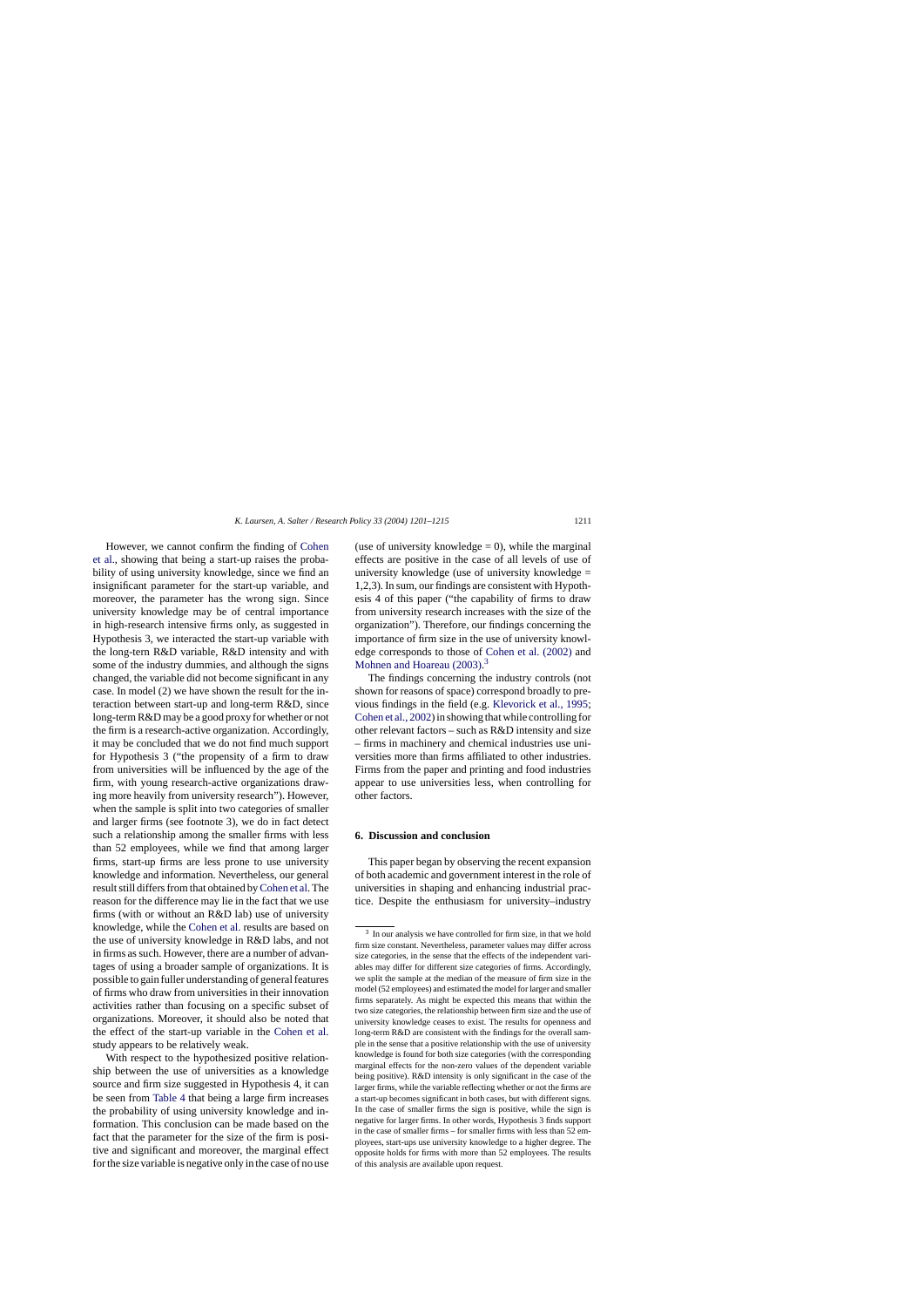links, we found that only a limited number of firms draw directly from universities as a source of information or knowledge for their innovative activities. The results do not imply that universities make little or no contribution to industrial innovation, rather they suggest that the direct contribution of universities to industrial practice is likely to be highly concentrated in a small number of industrial sectors, among those firms who have existing capability in R&D and among those firms who have adopted an "open" approach to innovative search. These findings suggest that research examining the relationship between university research and R&D labs (such as [Cohen et al., 2002\) m](#page-13-0)ay tend to overestimate universities as direct knowledge sources for innovation. When analyzing a broader sample of firms, including both firms with and without an R&D lab, more "conventional" knowledge sources such as firm-internal R&D, suppliers and customers continue to be the prime knowledge sources in manufacturing firms' innovation activities.

The present paper confirms the importance of "structural" factors in explaining why some firms use universities. It appears that R&D intensity, firm size and the industrial environment are important factors in explaining the propensity of firms to use universities in their innovative activities. We could not support the general expectation that start-up firms are greater users of university knowledge in their innovative activities. It should be remembered that our sample of firms is drawn from the entire UK manufacturing industry and contains few firms in emerging science-based industries, such as biotechnology and nanotechnology. Other approaches that focus more directly on start-ups in these industries may be necessary in order to understand the relationship between universities and innovation in these rapidly emerging areas of the economy.

The key finding of the paper is that the search strategy adopted by a firm will strongly influence its propensity to use university knowledge and information. Previous attempts to explain why firms use universities have exclusively focused on structural factors. Yet our study demonstrates other factors are important as well. Managerial choice matters in determining whether a firm draws from universities. This finding has important implications for the literature on corporate strategy and contributes to the growing literature on the relationship between search strategies and innovation ([Bowman and Helfat, 2001; Katila and Ahuja, 2002\)](#page-13-0). It confirms [Katila and Ahuja \(2002\)](#page-13-0) on the saliency of different search strategies in shaping the innovative activities of firms.

Despite government interest in supporting university–industry interaction as a key input to innovation, we find the innovation activities of firms are still shaped by their own internal strategies for knowledge exploration and exploitation [\(March,](#page-13-0) [1991\),](#page-13-0) and their relationships with their customers and suppliers. In comparison to these direct sources of innovation, universities are of modest importance. The interactions between universities and industrial firms remain largely indirect, subtle and complex. This suggests that recent attempts by governments to more strongly emphasize universities as a direct source of innovative opportunities may be somewhat misplaced. There is a possibility that our results reflect a deeper malaise in Europe about university–industry interaction and that the findings of the study confirm [Owen-Smith et al.'s \(2002\)](#page-14-0) suggestion that Europe (including the UK) "lags behind" the US. It is, however, extremely difficult to draw conclusions about national differences as the data used in the cross-industry comparisons in the UK and the US differ greatly. For example, our sample includes all firms, whereas [Cohen](#page-13-0) [et al. \(2002\)](#page-13-0) includes only those firms with R&D labs. This may explain some of the differences. However, it is also possible that differences in university–industry interaction between the US and the UK, as a result of dissimilar search strategies, may explain some of the difference. One possibility is that UK firms may have adopted narrower search strategies than US firms. Accordingly, governments may need to place an increased emphasis in their policy efforts on broadening search strategies rather than promoting a particular knowledge source. Such an effort would place the role of universities in the wider context of how firm's search for new ideas and opportunities and seek to better understand the variety of direct and indirect ways that universities help to shape industrial innovation.

In the current literature on university–industry linkages more space needs to be given to managerial choice and search strategy. Along these lines, it would be useful to explore the characteristics of different search strategies, such as their depth and scope, and to link these properties to the propensity of firms to draw from universities. Such an approach would place the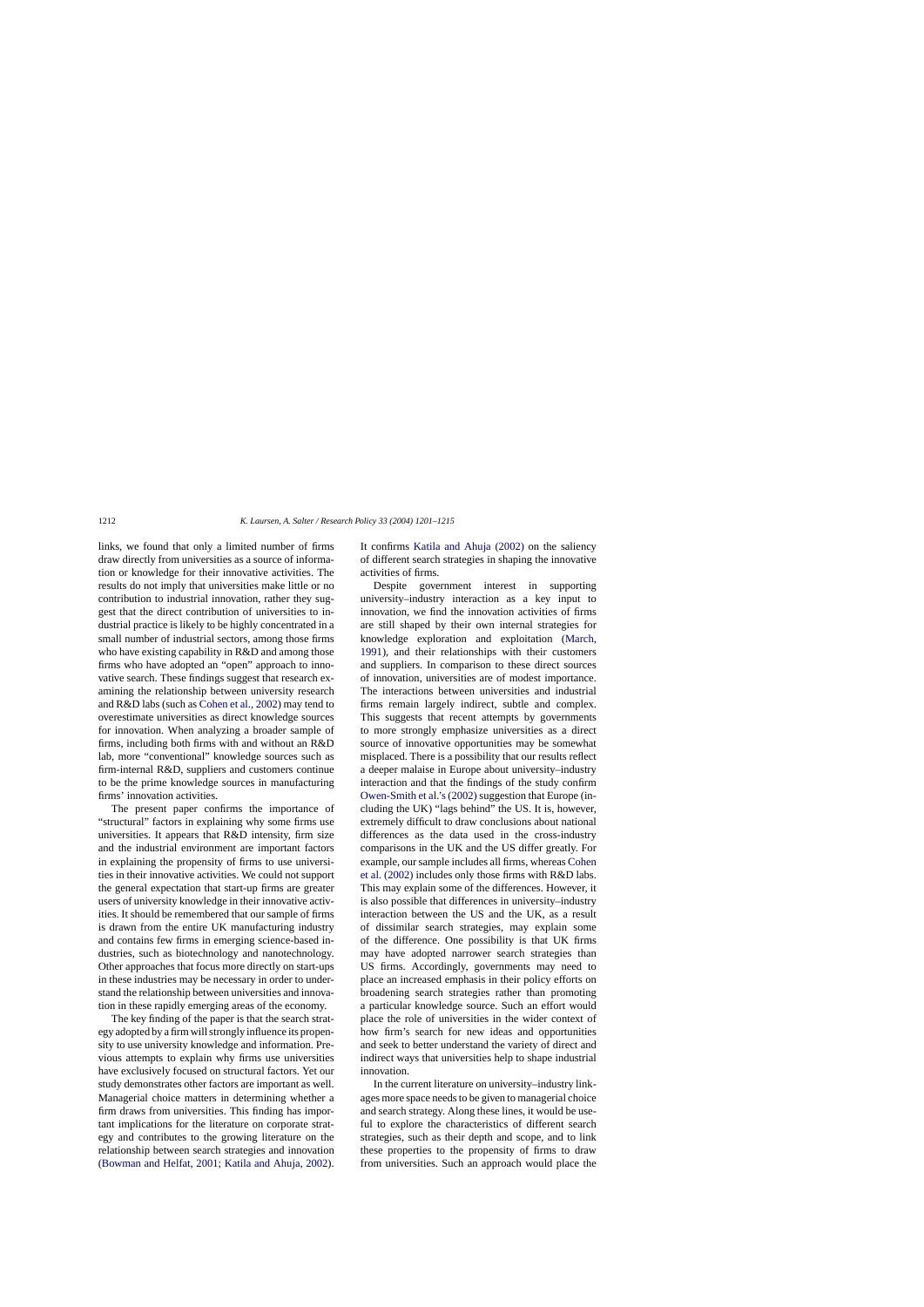<span id="page-12-0"></span>role of universities in innovation within the context of corporate strategies for exploitation and exploration of knowledge. We see this paper as a first step in this direction.

## **Acknowledgements**

This paper has greatly benefited from suggestions and comments made by two anonymous referees, Frieder Meyer-Krahmer, Keith Pavitt, Anita McGahan, Aldo Geuna, Ben Martin, Paul Windrum and Mike Hobday. Previous versions of the paper were presented at the Copenhagen Business School, the University of Augsburg and SPRU at the University of Sussex. Ammon Salter would like to acknowledge the financial support of the EPSRC Innovation Manufacturing Research Centre at Imperial College London.

## **Appendix A**

See Tables A1 and A2.

# Table A1

| Marginal effects from the logit estimations in Table 2 |
|--------------------------------------------------------|
|--------------------------------------------------------|

| Fable |  |
|-------|--|
|-------|--|

| Factor loadings from principal components analysis (Varimax rota- |  |  |
|-------------------------------------------------------------------|--|--|
| tion, $n = 2665$ )                                                |  |  |

|                                                              | Openness<br>factor 1 | <b>Openness</b><br>factor 2 |
|--------------------------------------------------------------|----------------------|-----------------------------|
| Suppliers of equipment, materials,<br>components or software | 0.77                 | 0.19                        |
| Clients or customers                                         | 0.78                 | 0.20                        |
| Competitors                                                  | 0.67                 | 0.30                        |
| Consultants                                                  | 0.40                 | 0.57                        |
| Commercial laboratories/R&D<br>enterprises                   | 0.30                 | 0.72                        |
| Government research organizations                            | 0.16                 | 0.82                        |
| Other public sector e.g. business                            | 0.22                 | 0.76                        |
| links, Government Offices                                    |                      |                             |
| Private research institutes                                  | 0.16                 | 0.80                        |
| Professional conferences, meetings                           | 0.55                 | 0.50                        |
| Trade associations                                           | 0.61                 | 0.40                        |
| Technical/trade press, computer<br>databases                 | 0.70                 | 0.35                        |
| Fairs, exhibitions                                           | 0.72                 | 0.27                        |
| Technical standards                                          | 0.78                 | 0.26                        |
| Health and safety standards and<br>regulations               | 0.84                 | 0.15                        |
| Environmental standards and<br>regulations                   | 0.83                 | 0.18                        |

|                                 | University      | University      | University      | University      |
|---------------------------------|-----------------|-----------------|-----------------|-----------------|
|                                 | knowledge $= 0$ | knowledge $= 1$ | knowledge $= 2$ | knowledge $=$ 3 |
| Model $(1)$                     |                 |                 |                 |                 |
| <b>Openness</b>                 | $-0.043$        | 0.0333          | 0.0082          | 0.0012          |
| R&D intensity                   | $-0.437$        | 0.3401          | 0.0842          | 0.0126          |
| Long-term R&D                   | $-0.058$        | 0.0448          | 0.0111          | 0.0017          |
| Start-up                        | 0.020           | $-0.0157$       | $-0.0039$       | $-0.0006$       |
| Log firm size                   | $-0.018$        | 0.0140          | 0.0035          | 0.0005          |
| Model $(2)$                     |                 |                 |                 |                 |
| <b>Openness</b>                 | $-0.043$        | 0.0333          | 0.0082          | 0.0012          |
| R&D intensity                   | $-0.435$        | 0.3386          | 0.0838          | 0.0126          |
| Long-term R&D                   | $-0.057$        | 0.0444          | 0.0110          | 0.0016          |
| Start-up                        | 0.024           | $-0.0183$       | $-0.0045$       | $-0.0007$       |
| Start-up $\times$ long-term R&D | $-0.011$        | 0.0084          | 0.0021          | 0.0003          |
| Log firm size                   | $-0.018$        | 0.0139          | 0.0035          | 0.0005          |
| Model $(3)$                     |                 |                 |                 |                 |
| Openness factor 1               | $-0.127$        | 0.1015          | 0.0228          | 0.0032          |
| Openness factor 2               | $-0.173$        | 0.1377          | 0.0309          | 0.0043          |
| R&D intensity                   | $-0.507$        | 0.4039          | 0.0906          | 0.0126          |
| Long-term R&D                   | $-0.068$        | 0.0544          | 0.0122          | 0.0017          |
| Start-up                        | 0.028           | $-0.0220$       | $-0.0049$       | $-0.0007$       |
| Log firm size                   | $-0.021$        | 0.0165          | 0.0037          | 0.0005          |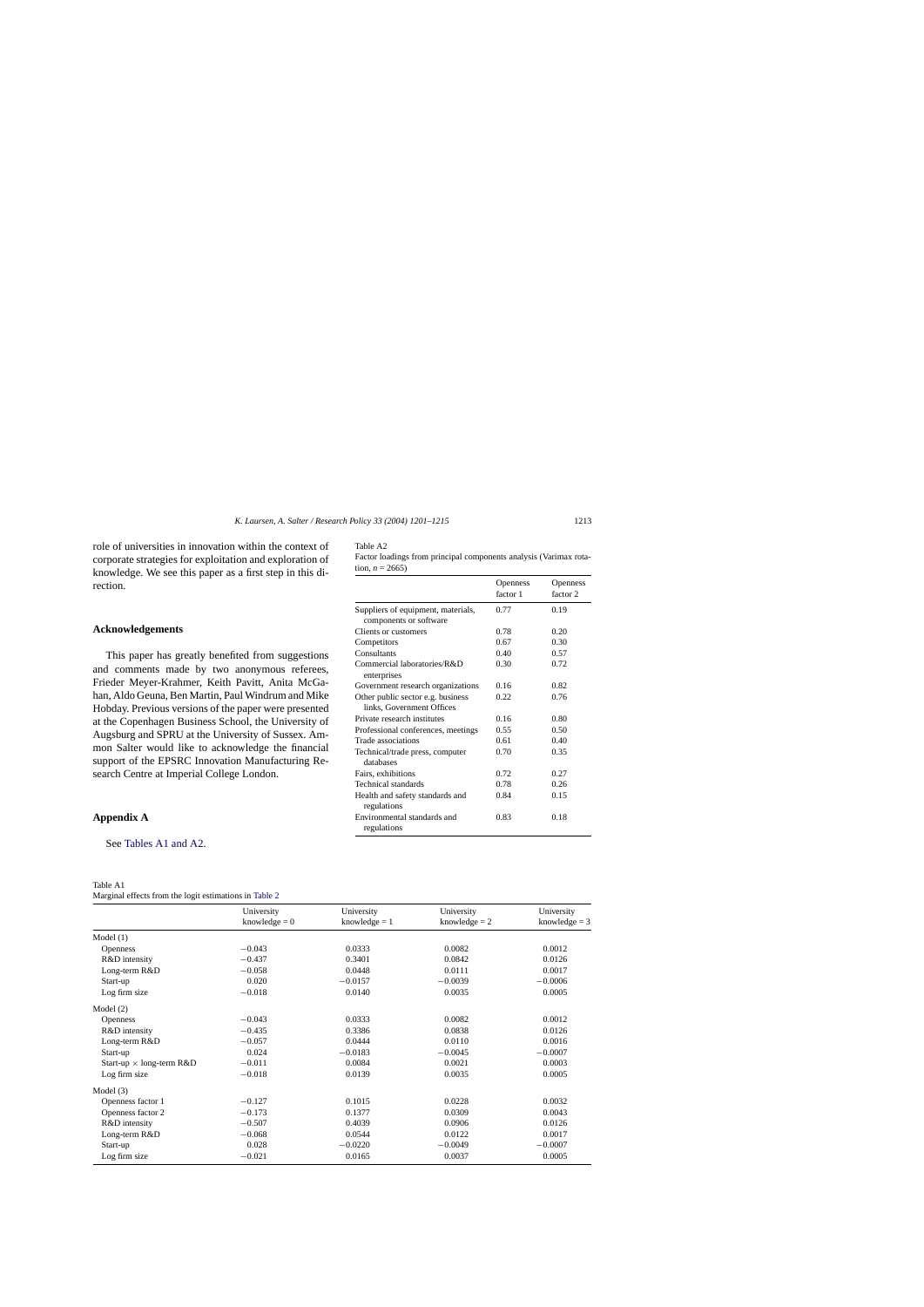### <span id="page-13-0"></span>**References**

- Acs, Z.J., Audretsch, D.B., Feldman, M.P., 1994. R&D spillovers and recipient firm size. Review of Economics and Statistics 76, 336–340.
- Agrawal, A., Henderson, R., 2002. Putting patent in context: exploring knowledge transfer at MIT. Management Science 48, 44–60.
- Arundel, A., Geuna, A., 2004. Proximity and the use of public science by innovative European firms. Economics of Innovation and New Technology 13, 559–580.
- Bowman, E.H., Helfat, C.E., 2001. Does corporate strategy matter? Strategic Management Journal 22, 1–22.
- Chesborough, H., 2003. Open Innovation. Harvard University Press, Cambridge, MA.
- Christensen, J.F., Maskell, P. (Eds.), 2003. The Industrial Dynamics of the New Digital Economy. Edward Elgar, Cheltenham.
- Cockburn, I.M., Henderson, R.M., 1998. Absorptive capacity, coauthoring behaviour and the organisation of research in drug discovery. Journal of Industrial Economics XLVI, 157–181.
- Cohen, W.M., Levinthal, D.A., 1989. Innovation and learning: the two faces of R&D. The Economic Journal 99, 569–596.
- Cohen, W.M., Levinthal, D.A., 1990. Absorptive capacity: a new perspective of learning and innovation. Administrative Science Quarterly 35, 128–152.
- Cohen, W.M., Nelson, R.R., Walsh, J., 2002. Links and impacts: the influence of public research on industrial R&D. Management Science 48, 1–23.
- Di Gregorio, D., Shane, S., 2003. Why do some universities generate more start-ups than others? Research Policy 32, 209–228.
- DTI, 2003a. Third Community Innovation Survey. Department of Trade and Industry, London.
- DTI, 2003b. Department of Trade and Industry Strategy: Analysis. The Government of the United Kingdom, London.
- Eisenhardt, K.M., Martin, J., 2000. Dynamic capabilities: what are they? Strategic Management Journal 21, 1105–1121.
- Greene, W.H., 1997. Econometric Analysis. Prentice-Hall, Upper Saddle River, New Jersey.
- Helfat, C., 1994. Evolutionary trajectories in petroleum firm R&D. Management Science 40, 1720–1747.
- Henderson, R., Jaffe, A., Trajtenberg, M., 1998. Universities as a source of commercial technology: a detailed analysis of university patenting. Review of Economic and Statistics 80, 119– 127.
- Hicks, D., Breitzman, T., Olivastro, D., Hamilton, K., 2001. The changing composition of innovative activity in the US: a portrait based on patent analysis. Research Policy 30, 681–703.
- Hicks, D., Katz, J.S., 1997. The changing shape of the British industrial research system. Steep Special Report 6, University of Sussex.
- Jacobsson, S., 2002. Universities and industrial transformation: An interpretative and selective literature study with special emphasis on Sweden. Electronic working paper no. 81, SPRU – Science and Technology Policy Research, Brighton, United Kingdom.
- Jaffe, A., 1989. Real effects of academic research. American Economic Review 79, 957–970.
- Kaiser, U., 2002. An empirical test of models explaining research expenditures and research cooperation: evidence for the German

service sector. International Journal of Industrial Organization 20, 747–774.

- Katila, R., 2002. New product search over time: past ideas in their prime? Academy of Management Journal 45, 995–1010.
- Katila, R., Ahuja, G., 2002. Something old, something new: a longitudinal study of search behaviour and new product introduction. Academy of Management Journal 45, 1183–1194.
- Klevorick, A.K., Levin, R.C., Nelson, R.R., Winter, S.G., 1995. On the sources and significance of interindustry differences in technological opportunities. Research Policy 24, 185–205.
- Koput, K.W., 1997. A chaotic model of innovative search: some answers, many questions. Organization Science 8, 528–542.
- Levin, R., Klevorick, A., Nelson, R.R., Winter, S., 1987. Appropriating the returns from industrial research and development. Brookings Papers on Economic Activity, 783–820.
- Link, A.L., Rees, J., 1990. Firm size, university based research, and the returns to R&D. Small Business Economics 2, 25–31.
- Lundvall, B.-Å. (Ed.), 1992. National Systems of Innovation: Towards a Theory of Innovation and Interactive Learning. Pinter Publishers, London.
- Mahdi, S., 2003. Search strategy in product innovation process: theory and evidence from the evolution of the agrochemical lead discovery process. Industrial and Corporate Change 12, 235–270.
- Mairesse, J., Mohnen, P., 2002. Accounting for innovation and measuring innovativeness: an illustrative framework and an application. American Economic Review 92, 226–231.
- Mansfield, E., 1991. Academic research and industrial innovation. Research Policy 20, 1–12.
- Mansfield, E., 1998. Academic research and industrial innovation: an update of empirical findings. Research Policy 26, 773–776.
- March, J.G., 1991. Exploration and exploitation in organization learning. Organization Science 2, 71–87.
- Meyer-Krahmer, F., Schmoch, U., 1998. Science-based technologies: university–industry interactions in four fields. Research Policy 27, 835–851.
- Mohnen, P., Hoareau, C., 2003. What type of enterprise forges close links with universities and government labs? evidence from CIS 2. Managerial and Decision Economics 24, 133–146.
- Mowery, D.C., Nelson, R.R., Sampat, B.N., Ziedonis, A.A., 1980. The growth of patenting and licensing by US universities: an assessment of the effects of the Bayh-Dole act of 1980. Research Policy 30, 99–119.
- Narin, F., Hamilton, K.S., Olivastro, D., 1997. The increasing linkage between us technology and public science. Research Policy 26, 317–330.
- Nelson, R.R. (Ed.), 1993. National Innovation Systems: A Comparative Analysis. Oxford University Press, New York.
- Nelson, R.R., Winter, S., 1982. An Evolutionary Theory of Economic Change. Harvard University Press, Cambridge, Massachusetts.
- Nerkar, A., Shane, S., 2003. When do start-ups that exploit patented academic knowledge survive? International Journal of Industrial Organization 21, 1391–1411.
- OECD, 1997. Proposed guidelines for collecting and interpreting technological innovation data: the 'Oslo Manual'. Organisation for Economic Development and Co-operation, Paris.
- OECD, 1999. Technology and Industrial Scoreboard 1999: Benchmarking Knowledge-based Economies. OECD, Paris.